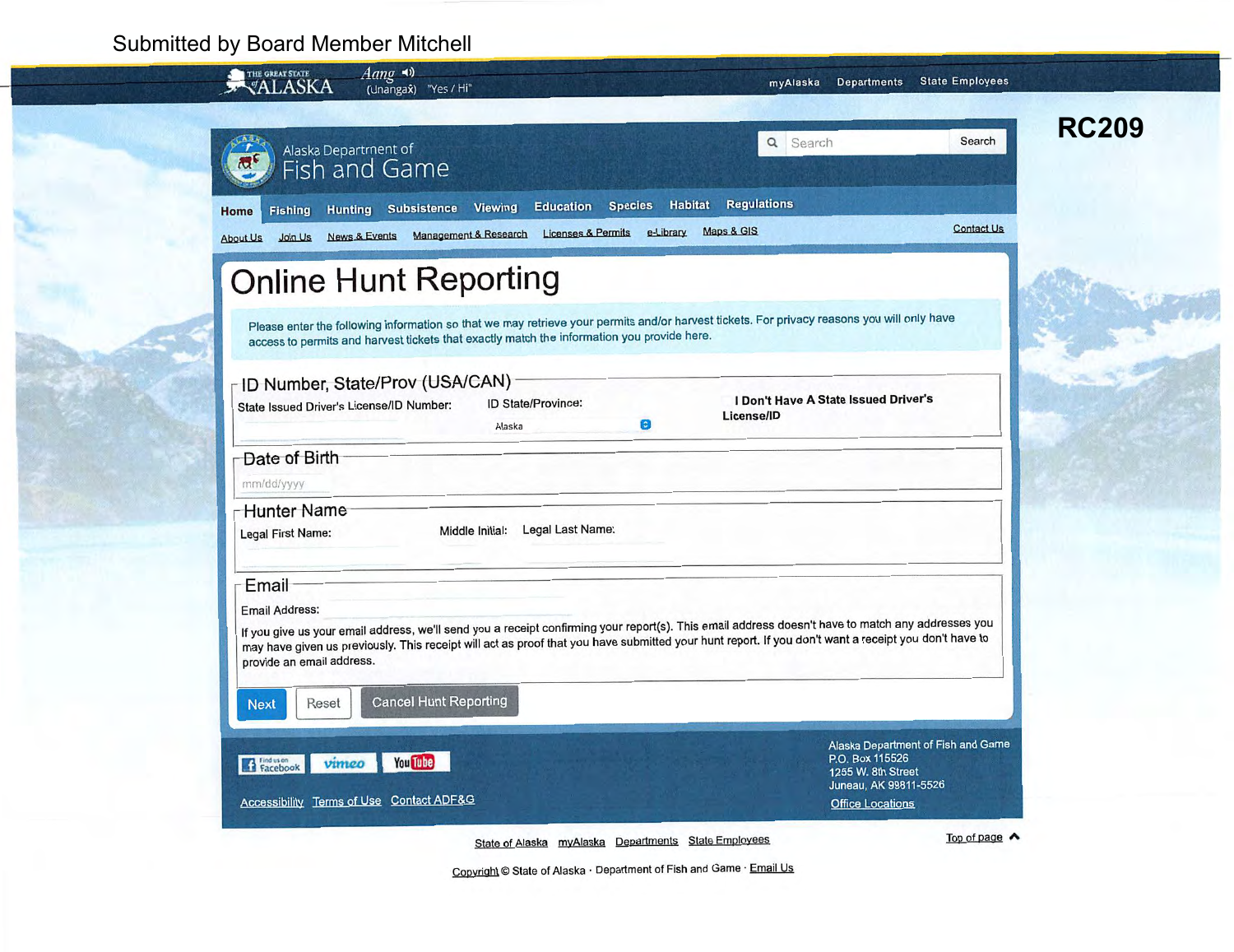## **Submitted by Board Member Mitchell**



Copyright © State of Alaska · Department of Fish and Game · Email Us